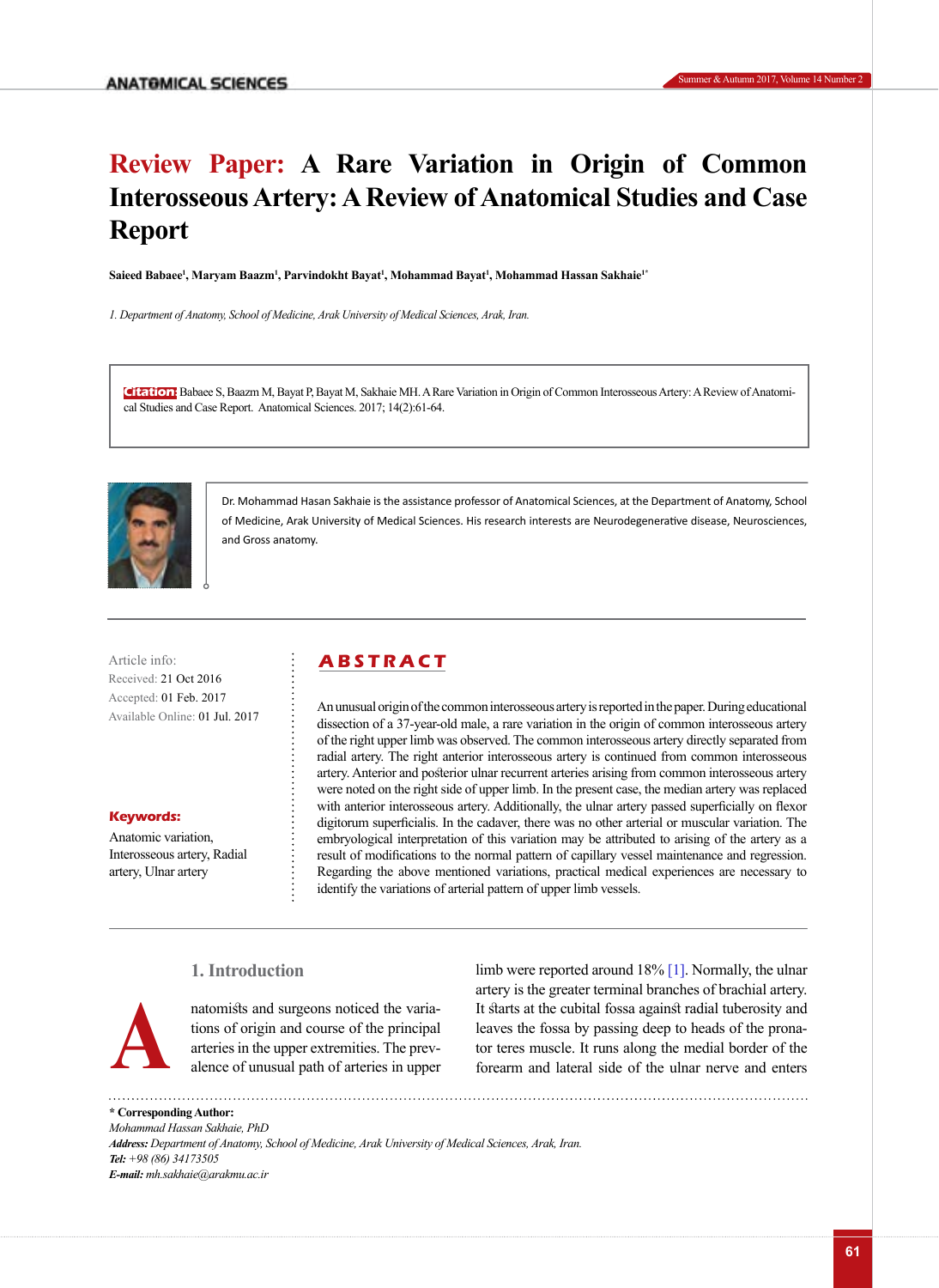the palm by passing superficial to the flexor retinaculum. Normally, common interosseous artery is a short branch of the proximal part of ulnar artery  $[2, 3]$  $[2, 3]$ . It descends on interosseous membrane, dividing to anterior and posterior interosseous arteries. These branches supply anterior and posterior aspects of forearm. The other branches of ulnar artery, anterior and posterior ulnar recurrent, contributes to anastomotic network of vessels around the elbow joint [\[4\].](#page-3-3)

# **2. Case Report**

During educational dissection of a 37-year-old male cadaver, some variations in the right upper limb, including the origin of the common interosseous artery [\(Figure 1\)](#page-1-0), superficial route of ulnar artery, and anterior and posterior ulnar recurrent were observed [\(Figure 2\)](#page-2-0).

In the present case also the caliber of radial artery was larger than that of ulnar artery. On the left side, there was not any variation in route of arteries. The short trunk of the common interosseous artery directly separated from radial artery 5.5 cm below the elbow joint. Immediately it divided into the anterior and posterior interosseous arteries. Posterior interosseous artery passed backward through interosseous membrane to posterior aspect of forearm. The anterior interosseous artery descended deeply on interosseous membrane, overlapped by contiguous sides of flexor digitorum profoundus and flexor pollicis longus and supplied deep anatomical elements. Ulnar artery had superficial course and traversed on pronator teres and flexor digitorum superficialis muscles under the cover of skin and superficial fascia [\(Figure](#page-1-0) 

[1\)](#page-1-0). The course of an ulnar artery over the forearm flexor muscles was previously reported by Natsis et al [\[5\].](#page-3-4) The ulnar artery finally passed down over the front of the wrist in to the palm.

# **3. Discussion**

Variations in the pattern of upper limb arteries explored mostly during anatomical dissection, angiographic studies, or incidentally during surgery, are a potential source of pitfalls and difficulties in medical practices. However, the knowledge does not clearly explain how or when these variations arise during the development. The prevalence of variation in upper extremity vessels is about 9% to 18.5%  $[1, 6]$  $[1, 6]$  $[1, 6]$ . These variations can be explained as failure in normal embryologic development of the upper limb vascular plexus [\[7\]](#page-3-6). Rodriguez et al. believed that the pattern of variations arise through the persistence, enlargement, and differentiation of parts of the initial network, which would normally remain as capillaries or even regression [8].

Several reports described the variations in the arterial plexus of the upper limb and hand  $[1, 6, 9]$  $[1, 6, 9]$  $[1, 6, 9]$  $[1, 6, 9]$ . Bilodi et al. reported the variation in right upper limb, the brachial artery terminated into ulnar and radial arteries [\[10\]](#page-3-7), and the common interosseous arteries arising from the radial artery, but not from ulnar artery [\[11\]](#page-3-8). Similar cases were reported in other literature [\[12,](#page-3-9) [13\]](#page-3-10).The axial artery in the developing limb bud includes both subclavian and axillary arteries. The origin of anomalies in the branching pattern of the upper limb buds is attributed to the defects

<span id="page-1-0"></span>

**Figure 1.** The volar aspect of dissected elbow and forearm region 1: Ulnar artery; 2: Radial artery; 3: Common interosseous artery

#### ANATOMICAL SCIENCES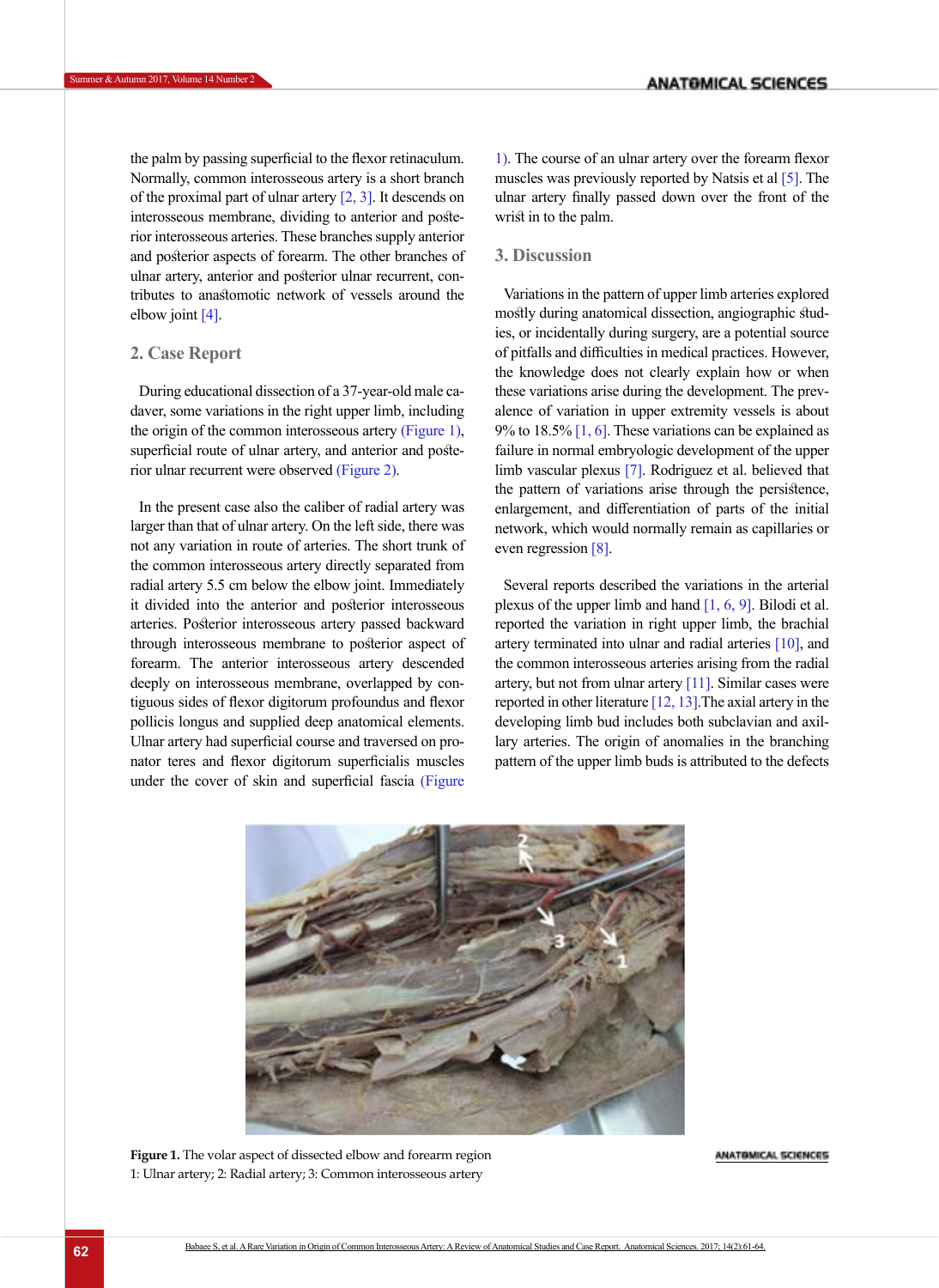

<span id="page-2-0"></span>ANATOMICAL SCIENCES **Figure 2.** Right forearm arterial variation in origin of common interosseous artery and branches 1: Common interosseous artery; 2: Anterior interosseous artery; 3: Anterior ulnar recurrent artery; 4: Post interosseous artery

in the embryonic development (sprouting and regression) of vascular plexus [\[14\].](#page-3-11)

Development of vasculature pattern of upper limb takes place by a complex process. Some studies suggest that arterial pattern development in the forearm occurs following the initial capillary plexus with an anterior-posterior polarity due growth, enlargement, and differentiation of certain capillary vessels, and the regression of others  $[8]$ . In the current study, a common interosseous artery was observed as one of the main proximal branches of radial artery [\(Figure 1\)](#page-1-0). The pattern suggested in the present study may be related to regression through origin of radial artery to lower place than that of normal position raised by Singer in the stage 5 of developmental pattern of arterial plexus in upper limb [\[15\].](#page-3-12)

In agreement with the results of the current study, some studies reported the origin of common interosseous ar-tery from radial artery [\[14,](#page-3-11) [16\]](#page-3-13). It may also originate from axillary or brachial artery. Previous studies showed the high origin of radial and common interosseous arteries [\[17\]](#page-3-14). A superficial course of ulnar artery under the antebrachial fascia was observed in the current case report. The incidence rate of superficial ulnar artery was reported in 2% of the cases [\[18\]](#page-3-15). Mehta et al. reported a case of an anomaly in the ulnar artery. It traversed superficially on the muscles of ulnar side of forearm and continued to be in the same plane in the forearm as well [\[11\]](#page-3-8). The presence of a superficial ulnar artery may be due to developmental arrest of arterial network, limb development, and genetic factors also may be related to the predominance of hemodynamic factors at the origin of the ulnar artery  $[19-21]$ .

Another variation in the current study was the origin of anterior and posterior ulnar recurrent arteries that originated separately from common interosseous artery. Similar to the results of the current study, Babu reported the origin of anterior and posterior ulnar recurrent by a common trunk from common interosseous artery [\[14\]](#page-3-11). In a study on the incidence of superficial route of upper limb arteries, D'Costa et al. reported the origin of anterior and posterior ulnar recurrent originated from common interosseous artery [22]. The mechanisms of change in route of this arterial variation are unknown. It may be due to alteration in origin, differentiation, and the hemodynamics of vascular plexus.

# **4. Conclusion**

The study suggested that giving off the common interosseous artery from radial artery in upper limb occurred during the first stage of embryological patterns of upper limb arterial system. The proximal attachment of radial artery was regressed in the 5 stage, but the origin of this artery takes place below the classic place. Finally, the study suggests physicians to consider routine imaging examinations for patients before performing any surgical procedures.

# **Acknowledgements**

The current research did not receive any financial support. Authors wish to thank Mr. Shakeri for cooperation with the study.

# **Conflict of Interest**

Authors declared no conflicts of interest.